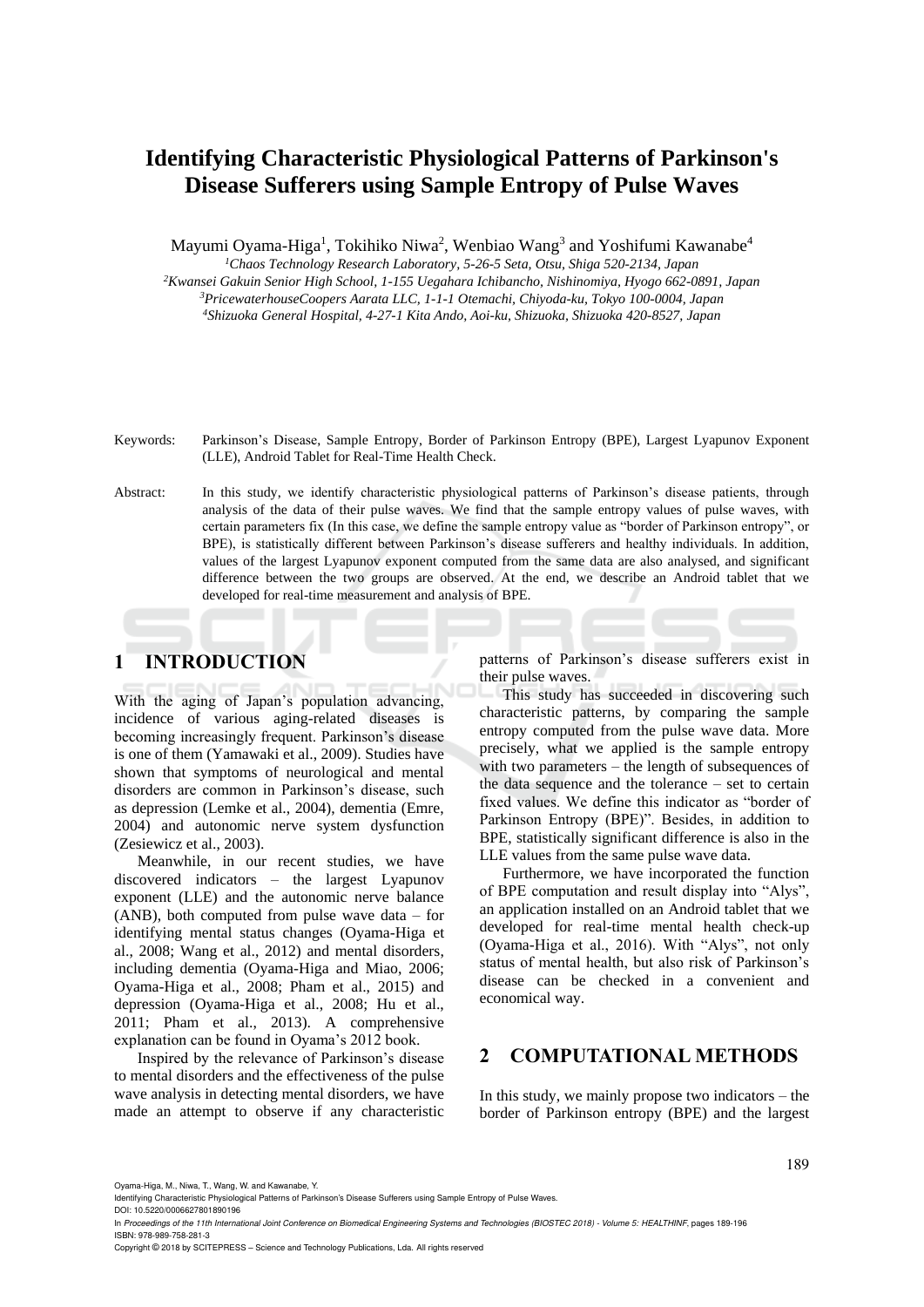Lyapunov exponent (LLE). We will start with the introduction of sample entropy.

### **2.1 Sample Entropy**

As a conventional method for studying the complexity in biological time series, the sample entropy is defined as the reciprocal of the natural logarithm of the conditional probability that two sequences that are similar for certain points within a given tolerance still remain similar when one consecutive point is included (Richman and Moorman, 2000).

To begin with, given a time-series sequence

$$
\{x (1), ..., x (N)\},\tag{1}
$$

its subsequence with a length of *m* can form a vector

$$
X_m(i) = (x(i), x(i+1), \ldots, x(i+m-1))
$$
 (2)

and, in the same fashion, an (*m*+1) subsequence can be denoted as

$$
X_{m+1}(i) = (x(i), x(i+1), \ldots, x(i+m)).
$$
 (3)

Here, the range of  $i$  is from 1 to  $N-m$  so that both (2) and (3) are well-defined.

Next, the distance between two *m*-long subsequences  $X_m(i)$  and  $X_m(j)$  is defined as

$$
|X_m(i) - X_m(j)| = \max_{0 \le k \le m-1} |x(i+k) - x(j+k)|. (4)
$$

For a given *Xm*(*i*), its *r*-neighbourhood is

$$
\{X_m(j) : |X_m(i) - X_m(j)| < r\}.\tag{5}
$$

Let  $B_i^m(r)$  denote the probability that another subsequence is in its *r*-neighbourhood. Thus,

$$
B_i^m(r) = \frac{\#(X_m(j): |X_m(i) - X_m(j)| < r, 1 \le j \le N - m, j \ne i\}}{N - m - 1}.\tag{6}
$$

Note that when counting the number of such subsequences in the numerator of (6), since  $X_m(i)$ itself should be excluded, there are a total of *N*-*m*-1 candidates. Hence the denominator *N*-*m*-1. Regarding  $X_{m+1}(i)$ , we use a different notation  $A_l^m(r)$  to denote the probability that another  $(m+1)$ long subsequence is in its *r*-neighbourhood:

$$
A_i^m(r) = \frac{\# \{X_{m+1}(j) : |X_{m+1}(i) - X_{m+1}(j)| < r, 1 \le j \le N - m, j \ne i\}}{N - m - 1}.
$$
\n(7)

For the whole time-series sequence (1), the probability corresponding to (6) or (7) can be given as an average taken over all subsequences, from *i* =1 to  $i = N-m$ , as follows.

$$
B^{m}(r) = \frac{1}{N-m} \sum_{i=1}^{N-m} B_{i}^{m}(r)
$$
 (8)

$$
A^{m}(r) = \frac{1}{N-m} \sum_{i=1}^{N-m} A_{i}^{m}(r)
$$
 (9)

The sample entropy with tolerance *r* for *m*-long subsequences of an *N*-point time-series sequence is therefore computed by the following formula.

$$
SampEn(m, r, N) = -\ln \frac{A^m(r)}{B^m(r)}
$$
(10)

In our recent studies on the indication of mental health from pulse waves, the device "Lyspect" (developed by Chaos Technology Research Laboratory) has been frequently applied (Oyama-Higa et al., 2012). We have upgraded the device to make the computation of sample entropy possible. The following shows the value of sample entropy (vertical axis) as a function of the tolerance *r* (horizontal axis), with the length of subsequence *m* fixed. A total 9 graphs are displayed, for  $m = 2$  to 10.



Figure 1: Display of sample entropy with "Lyspect".

#### **2.2 Border of Parkinson Entropy**

We define the border of Parkinson entropy (BPE) as the sample entropy with  $m=2$  and  $r=10\%$ , namely,

$$
BPE = SampEn(2,10\%). \tag{11}
$$

(The length of the time series sequence, *N*, is dropped for convenience.) These two parameters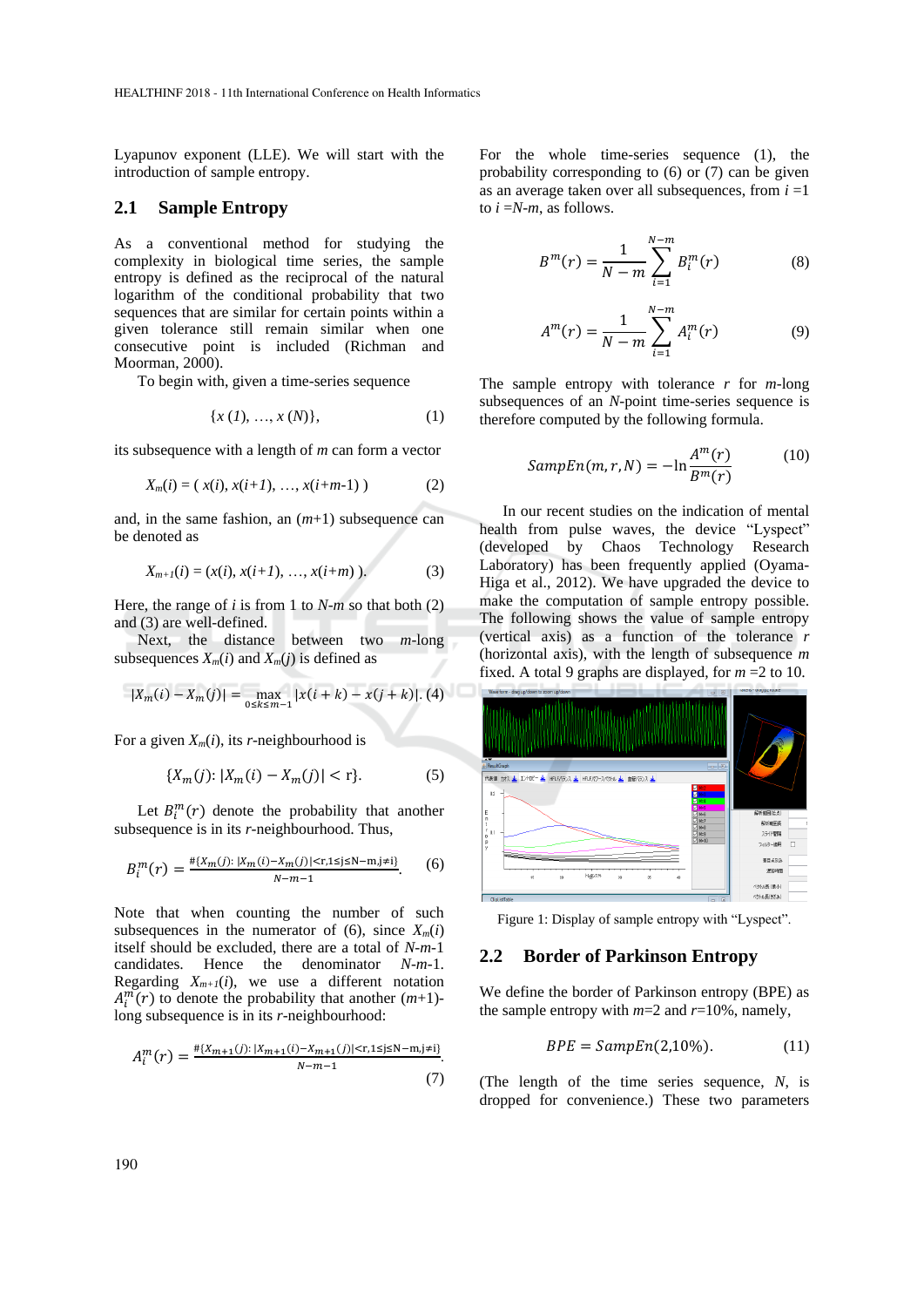were decided this way after trials and errors in search for an ideal indicator that shows statistically significant difference between Parkinson's disease sufferers and healthy individuals, as will be explained in Section 4.1.

As mentioned at the end of Section 1, we have imbedded the function of BPE computation in our device "Alys". A normalized result display is applied with a semi-circular graph, in consistency with the display of largest Lyapunov exponent and autonomic nerve balance. We will introduce this new performance in Section 5.

### **2.3 Largest Lyapunov Exponent**

The mathematical definition and computation of the largest Lyapunov exponent (LLE) is elaborated in almost each of our papers on the indication of mental health from pulse waves (for the most updated work, refer to Oyama-Higa et al., 2016 and Oyama-Higa et al., 2017). In this article, since we mainly study the BPE, a detailed explanation on the definition of LLE is omitted.

In our devices "Lyspect" (Oyama-Higa et al., 2012) and "Alys" (Oyama-Higa et al., 2016), the value of LLE is normalized to a range of 0-10 in the result display. Our previous studies have shown that the values of LLE of a mentally healthy individual fluctuate from 2 to 7, centred at 5. When LLE is abnormally high, the mental immunity of the individual is so strong that he or she is likely to go to extremes: such individual can be easily irritated and take unexpected actions. On the other hand, when it is abnormally low, the mental immunity is so weak that the individual is prone to mental illnesses. In other words, a high LLE indicates a mental status of adapting to the external environment (we simply called it "external adaptation" in some of our previous articles), while a low LLE indicates a status of "internal focusing".

#### **2.4 Autonomic Nerve Balance**

The autonomic nerve balance (ANB) is another important indicator in our recent studies (Oyama-Higa et al., 2016 and Oyama-Higa et al., 2017). The detailed explanation is omitted here. In our devices, like LLE, we apply a 0-10 valued graph to display the result of  $ANB$ .  $ANB \leq 5$  indicates predominance of parasympathetic nerve while *ANB* > 5 indicates sympathetic predominance.

## **3 EXPERIMENT**

# **3.1 Devices**

As usual in our recent studies, we apply an infrared sensor (UBIX Corporation) to take in pulse waves from the subjects, and "Lyspect" (Chaos Technology Research Laboratory) to analyse the data.

The pulse waves are taken in as 200 Hz analogue data, saved as text file, and then input to "Lyspect" for analysis. To reduce noise from the external environment (such as the power supply), the fast Fourier transform is applied in order that only data with frequency less than 30 Hz (It has been shown by additional trials that 8 Hz will suffice to produce the same analytical results) is to be analysed.

### **3.2 Subjects**

Two groups of subjects, the Parkinson's disease patients and healthy individuals, are studied.

The former group consists of 45 patients diagnosed as Parkinson's disease, aged from 40 to 65. The latter group consists of 113 healthy university students, aged from 19 to 20.

#### **3.3 Process of Measurement**

Informed consent was obtained from all subjects in the measurement.

For each subject, a 2-minute measurement was performed for 2 to 3 times in a relaxed condition at room temperature (25 °C) and the average result of measurement was used for analyse. Specifically, for the healthy students, it was sufficient to take 2 times because their results were stable, while for each of the Parkinson's disease sufferers, measurement was performed 3 times at intervals.

For a part of the Parkinson's disease sufferers, in order to reduce measurement errors due to tremor, a common symptom of the disease, the sensor was attached to the subject's earlobe instead of fingertip.

# **4 ANALYSIS AND RESULT**

### **4.1 Comparison of Sample Entropy**

As introduced at the end of Section 2.1, "Lyspect" can display the sample entropy values *SampEn* (*m*, *r*) as a function of *r*, for different *m*'s. We observed that as *m* increases, the range of *SampEn* (*m*, *r*) tends to concentrate and less sensitive to  $r$ , so we decided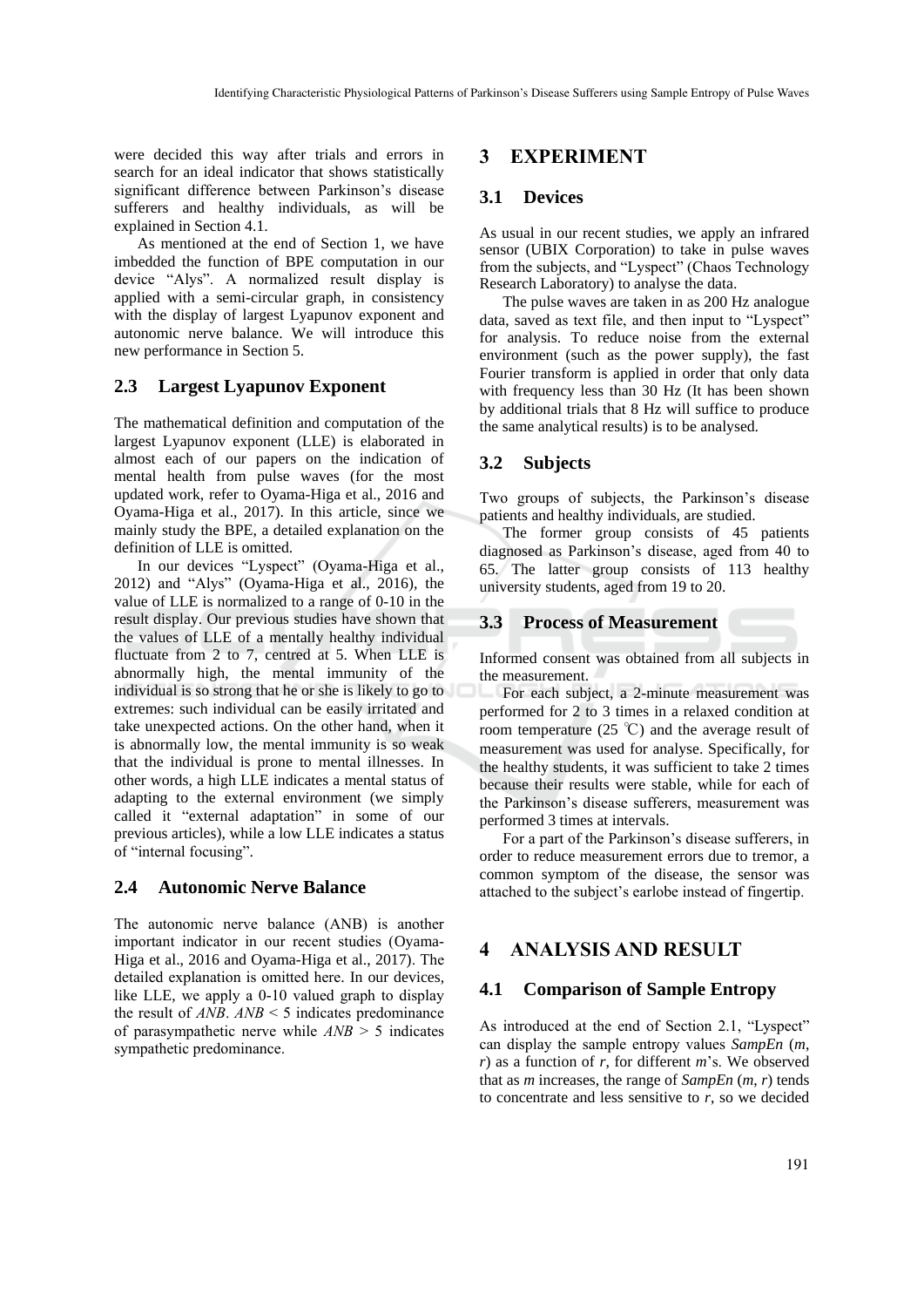to apply  $m=2$ . In the following, *SampEn*  $(2, r)$  is compared between the two groups.

The following graph shows *SampEn* (2, *r*) for the group of 113 healthy individuals. We observe that when the tolerance  $r$  changes from a small value over 0 to a little more than 40%, the sample entropy value with *m*=2 monotonically decreases and the range of  $SampEn (2, r)$  is bounded in  $(0, 0.4)$  for each subject of this group.



Figure 2: Graph of *SampEn* (2, *r*) for healthy individuals.

Similarly, *SampEn* (2, *r*) for the group of Parkinson's disease suffers is shown in the following graph. The tolerance changes in the same way as the above. *SampEn* (2, *r*) is monotonically decreasing, but the range of *SampEn* (2, *r*) is remarkably wider than the healthy individuals' group.



Figure 3: Graph of *SampEn* (2, *r*) for Parkinson's sufferers.

In hopes of finding an ideal indicator to distinguish Parkinson's disease sufferers from healthy individuals, based on the data from our measurement, we have performed analysis of variance (ANOVA) for various *r*'s. Consequently, we found that when  $r = 10\%$ , the result of ANOVA shows highly statistically significant difference in *SampEn* (2, 10%) between Parkinson's disease sufferers and healthy individuals. The basic information of *SampEn* (2, 10%) values for the analysis are given in the following table.

| Table 1: $SampEn (2, 10%)$ data information. |         |         |            |                 |                 |  |
|----------------------------------------------|---------|---------|------------|-----------------|-----------------|--|
|                                              | Num ber | Mean    |            |                 | <b>Standard</b> |  |
| G roup                                       | ofData  | Total   | $w/$ o the | $w/0$ the       | Deviation       |  |
|                                              | Points  |         | largest 5% | sm a llest $5%$ |                 |  |
| H ealth v                                    |         | 17267   | 0.14588    | 0.19945         | 0.01356         |  |
| Parkinson's                                  | 45      | 0.44105 | 0.39861    | 0.48350         | 0.02149         |  |

The ANOVA for the difference in *SampEn* (2, 10%) between the two groups produces the following result.

| Table 2: ANOVA for the difference in SampEn (2, 10%). |         |                           |           |                                 |  |  |
|-------------------------------------------------------|---------|---------------------------|-----------|---------------------------------|--|--|
| Source                                                |         | Degree of Sum of Mean Sum |           | F statistic p value             |  |  |
|                                                       | Freedom | Squares                   | ofSquares |                                 |  |  |
| Regression                                            |         | 1 2.3181505               |           | $2.31815$ 11.5685 $\leq .0001*$ |  |  |
| <b>Residual</b>                                       |         | 156 3.2413411             | 0.02078   |                                 |  |  |
| Total                                                 | 157     | 5.5594916                 |           |                                 |  |  |

Since the p value is less than 0.0001, the *SampEn* (2, 10%) values between the two groups are statistically different at 0.01% significance level, or at 99.99% confidence level. This is why we call *SampEn* (2, 10%) border of Parkinson's entropy, or BPE. The distribution of BPE values for the two groups can also be compared in the following figure. One can obviously observe that the Parkinson's disease sufferers exhibit a significantly higher BPE than the healthy students.



Figure 4: Comparison of distribution of BPE values.

## **4.2 Sample Entropy and Progression of Parkinson's Disease**

Another observation made is that the sample entropy value tends to increase as the Parkinson's disease sufferer deteriorates.

The following shows the status of *SampEn* (2, *r*) for a same Parkinson's disease sufferer on two different dates of measurement. On July 31, 2016, there was no particular problem reported, but after 3 months, on November 1, 2016, the patient reported difficulty to move and occurrence of drooling, which interfered the patient's daily life. We clearly observe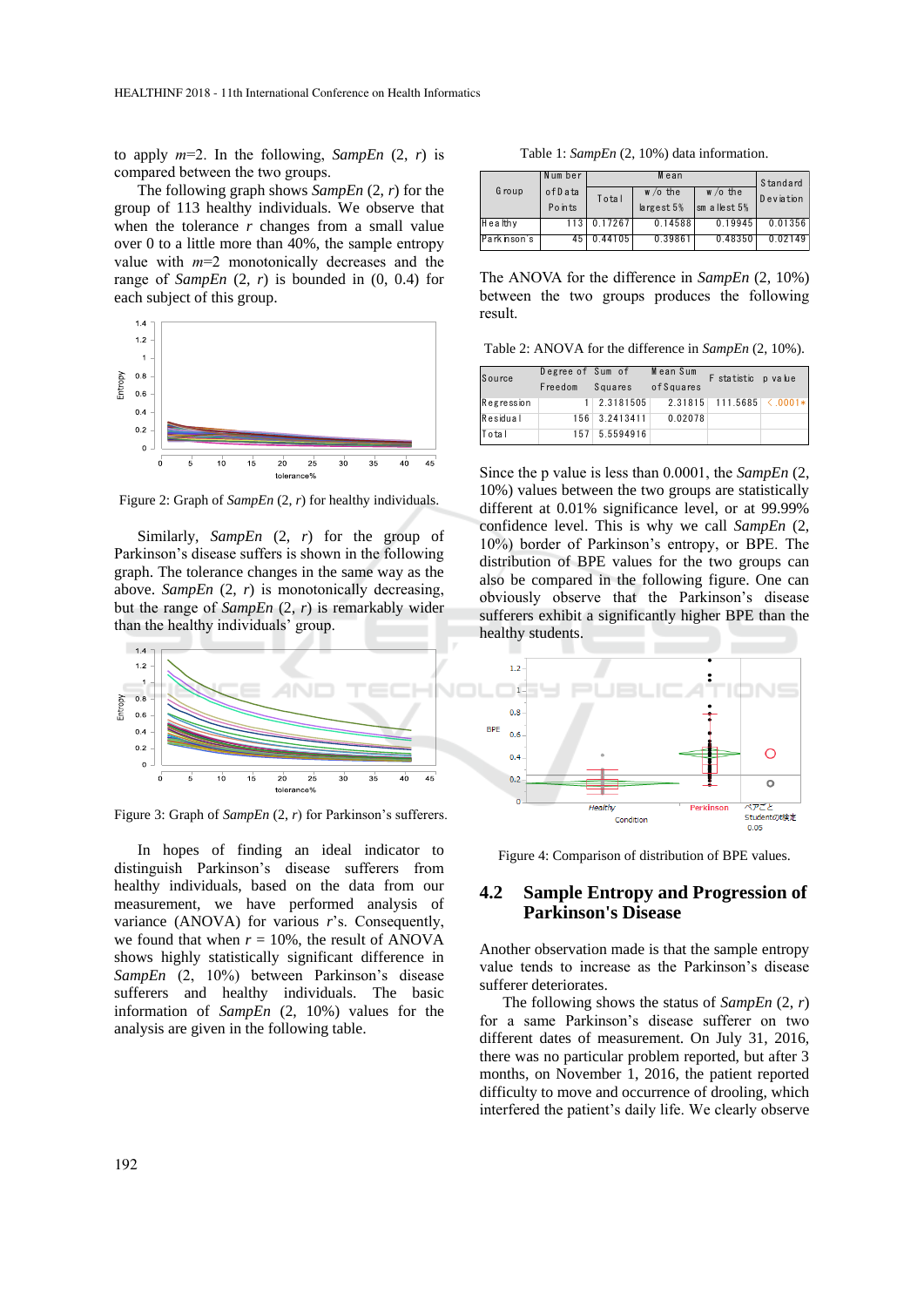that for each tolerance  $r$ , *SampEn*  $(2, r)$  on the latter date is higher than that on the former date.



Figure 5: Graph of *SampEn* (2, *r*) for a Parkinson's sufferer in different condition of disease progression.

Therefore, for a same patient, BPE may be a potential indicator for checking the progression of Parkinson's disease. Doctors may refer to the BPE value when they conduct medical examination by interview.

### **4.3 Comparison of LLE and ANB**

Since LLE has played a leading role in our studies on the indication of mental health from pulse waves, LLE values computed by "Lyspect" between the two groups are also compared and analysed.

The basic information of LLE values for the analysis are given in the following table.

| Table 3: LLE data information. |        |         |                 |                |             |  |
|--------------------------------|--------|---------|-----------------|----------------|-------------|--|
| Num ber<br>Mean                |        |         | Standard        |                |             |  |
| G roup                         | ofData | Total   | $w$ /o the      | $w$ /o the     | Deviation   |  |
|                                | Points |         | $large$ st $5%$ | sm allest $5%$ |             |  |
| <b>Healthy</b>                 | 113    | 4.52024 | 4.27080         | 4.76970        | 0 1 2 6 2 7 |  |
| Parkinson's                    | 45     |         | 2.51950         |                |             |  |

Recall from Section 2.3 that the LLE value is normalized to range from 0 to 10. Next, the result of ANOVA for the difference in LLE between the two groups is stated in the following table.

| Table 4: ANOVA for the difference in LLE. |                  |               |           |                     |                        |  |
|-------------------------------------------|------------------|---------------|-----------|---------------------|------------------------|--|
| Source                                    | Degree of Sum of |               | Mean Sum  | F statistic p value |                        |  |
|                                           | Freedom          | Squares       | ofSquares |                     |                        |  |
| Regression                                |                  | 82.95642      | 82.9564   |                     | $46.0469 \times 0001*$ |  |
| Residual                                  |                  | 156 281.04406 | 1.8016    |                     |                        |  |
| Total                                     | 157              | 364.00048     |           |                     |                        |  |

Since the p value is less than 0.0001, the LLE values between the two groups are statistically different at 0.01% significance level, or at 99.99% confidence level. The following figure compares the distribution of LLE values between the two groups. Obviously, the LLE of the group of Parkinson's disease patients is significantly lower than that of the healthy individuals' group.



Figure 6: Comparison of distribution of LLE values.

The above result is consistent with the fact that depression is a common symptom of Parkinson's disease (Lemke et al., 2004) and the result we have obtained in our recent studies that a low LLE indicates weakness in mental immunity which leads to depression (Oyama, 2012).

In addition, we have also looked over ANB computed from the same data. Like in BPE and LLE, we have obtained statistically significant difference in the ANB values between the two groups. However, since medicine that the patients are taking can affect the nervous system and thus influence the result of ANB, we withhold further analysis.

#### **4.4 Discriminant Analysis of BPE**

As presented in Section 4.1, the BPE can provide as an indicator for identifying Parkinson's disease sufferers. Next, discriminant analysis is carried out, with the help of statistical software, in order to determine critical values of BPE to distinguish Parkinson's disease sufferers from healthy individuals. The process and result of the discriminant analysis are shown below.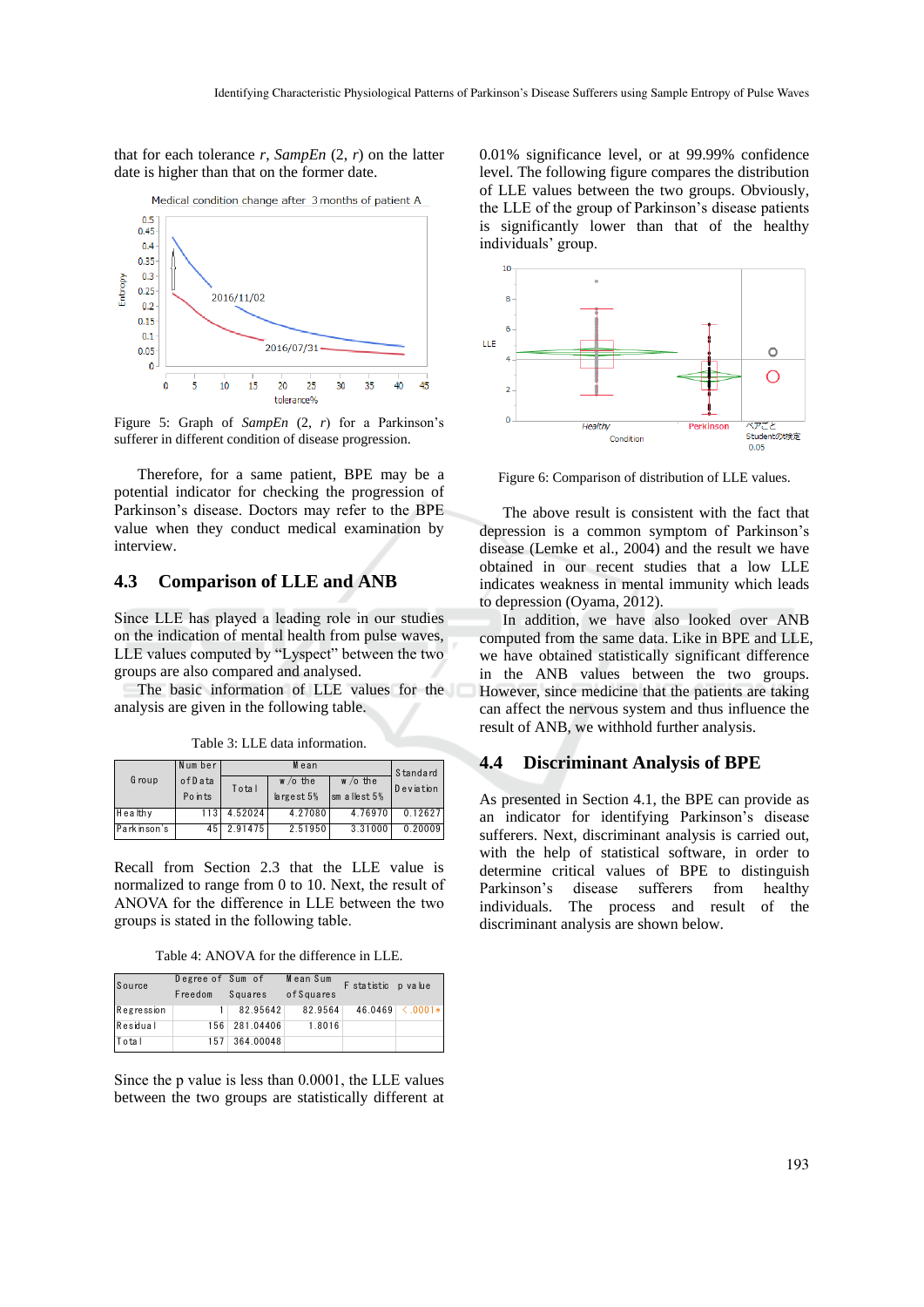

Figure 7: Process of discriminant analysis of BPE.

| Table 5: Result of discriminant analysis of BPE. |  |  |
|--------------------------------------------------|--|--|
|                                                  |  |  |

| Table 5: Result of discriminant analysis of BPE. |                 |                    |  |  |  |
|--------------------------------------------------|-----------------|--------------------|--|--|--|
| <b>BPE</b> range                                 | Ratio (Healthy) | Ratio (Parkison's) |  |  |  |
| $BPE$ = 0.301656325                              | 5.35%           | 94.65%             |  |  |  |
| BPE<0.301656325 &                                | 65.08%          | 34.92%             |  |  |  |
| $BPE$ = 0.218879153                              |                 |                    |  |  |  |
| BPE<0.301656325 &                                | 97.48%          | 2.52%              |  |  |  |
| BPE<0.218879153                                  |                 |                    |  |  |  |

From the result, we conclude that our pulse wave data infer that if BPE  $\geq$  0.3017, the probability of suffering Parkinson's disease is 94.65%, and if BPE < 0.2189, the probability of not suffering Parkinson's disease is 97.48%.

# **5 CHECKING BPE WITH "ALYS"**

HNOL

In this section, we introduce our upgraded version of "Alys", with which the analysis and result display of BPE have become possible. We explain the procedure of visualizing BPE with "Alys".

1. Start "Alys".

**EIENCE** 



Figure 8: The welcoming window of "Alys".

2. Connect the sensor to the tablet through a USB connector.



Figure 9: Connection of the sensor and the tablet.

3. Click the tool mark on the upper right, select "Set Properties" and then select "Compute BPE" from the "Execution of Analysis Mode"

| 解析実行モード    |                                             |  |
|------------|---------------------------------------------|--|
| 標準実行モード    | $\bigcirc$                                  |  |
| デモンストレーション | - 01                                        |  |
| Liveモード    | $\left(\begin{array}{c}1\end{array}\right)$ |  |
| BPE計算      |                                             |  |
| キャンセル      |                                             |  |

Figure 10: Option list of "Execution of Analysis Mode".

We may observe that the "Compute BPE" option is at the bottom of the option list of "Execution of Analysis Mode", as it is a newly added function.

4. Back to the "Set Properties" menu, set the measurement time (in second) and determine the critical value of BPE that is to be normalised to 5.0 in the result display. When this setting is done once, it will be saved so users need not set each time.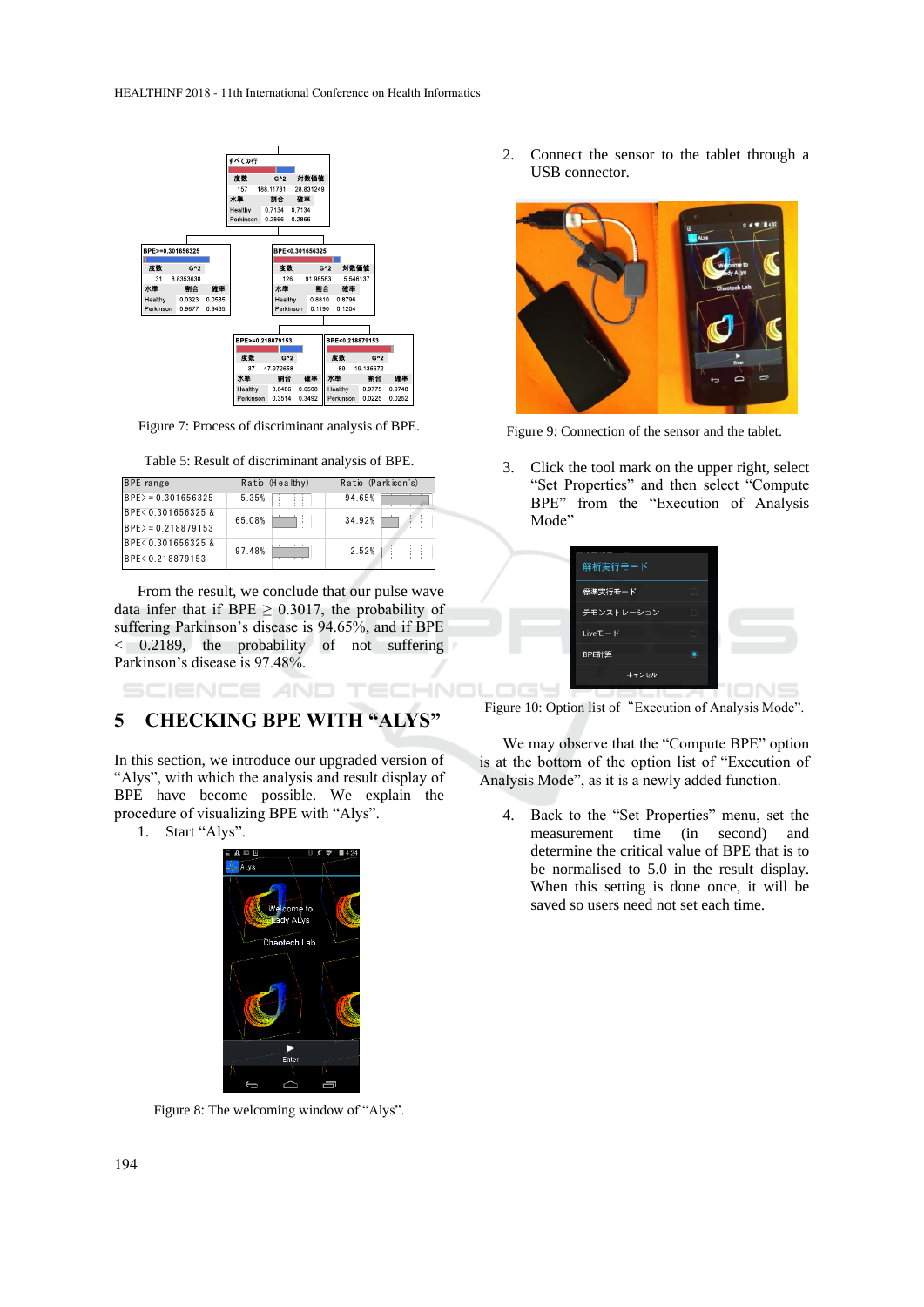

Figure 11: Option list of "Set Properties".

We have improved the system so that analytical result of BPE can be obtained with as short as 5 seconds of measurement.

Concerning the critical value of BPE, from the result of discriminant analysis in Section 4.4, we may use 0.31 (slightly higher than 0.3017) as the critical value corresponding to 5.0, the central value of the normalized BPE.

5. Start to take the pulse from a fingertip.

When the measurement time set in the previous step has elapsed, the measurement will end and a semi-circular graph will be displayed.



Figure 12: (Left) Display of waveform during a measurement; (Right) Graph for normalized BPE.

The BPE is normalized to range from 0 to 10, centred at 5.0, which corresponds to the critical BPE value set at the previous step. From the above figure we observe that the subject's normalized BPE is 2.4,

which is less than 5.0, so this subject may not be a Parkinson's disease sufferer.

6. Other options.

Users may view their records of BPE values taken in the past in both "List Mode" and "Graph Mode". The former makes a list of all recent records, while the latter displays all results on the same semicircular graph.



Figure 13: Display of past records in "List Mode" (left) and "Graph Mode" (right).

Moreover, the data saved in the tablet can be sent through email.

**IGY PUBLICATIONS** 

## **6 CONCLUSION AND REMARK**

In this study, we have proposed a new indicator, the border of Parkinson's entropy (BPE), for identifying Parkinson's disease sufferers. We have collected a considerable number of pulse wave data, computed the BPE values with our system, and performed statistical analysis to obtain persuasive result. We conclude that the BPE can provide as a potentially effective indicator of Parkinson's disease. However, since this indicator is newly proposed, there is still room for improvement regarding the parameters of the sample entropy. We will strive to collect and analyse more data in the future.

As to the upgraded "Alys", since 5 seconds will suffice to produce analytical result, we believe it can enable users to conduct self-check in a convenient and economical way, without time and space limitation. We are now improving the tablet to make its size smaller. We hope that "Alys" can contribute to promoting better medical care.